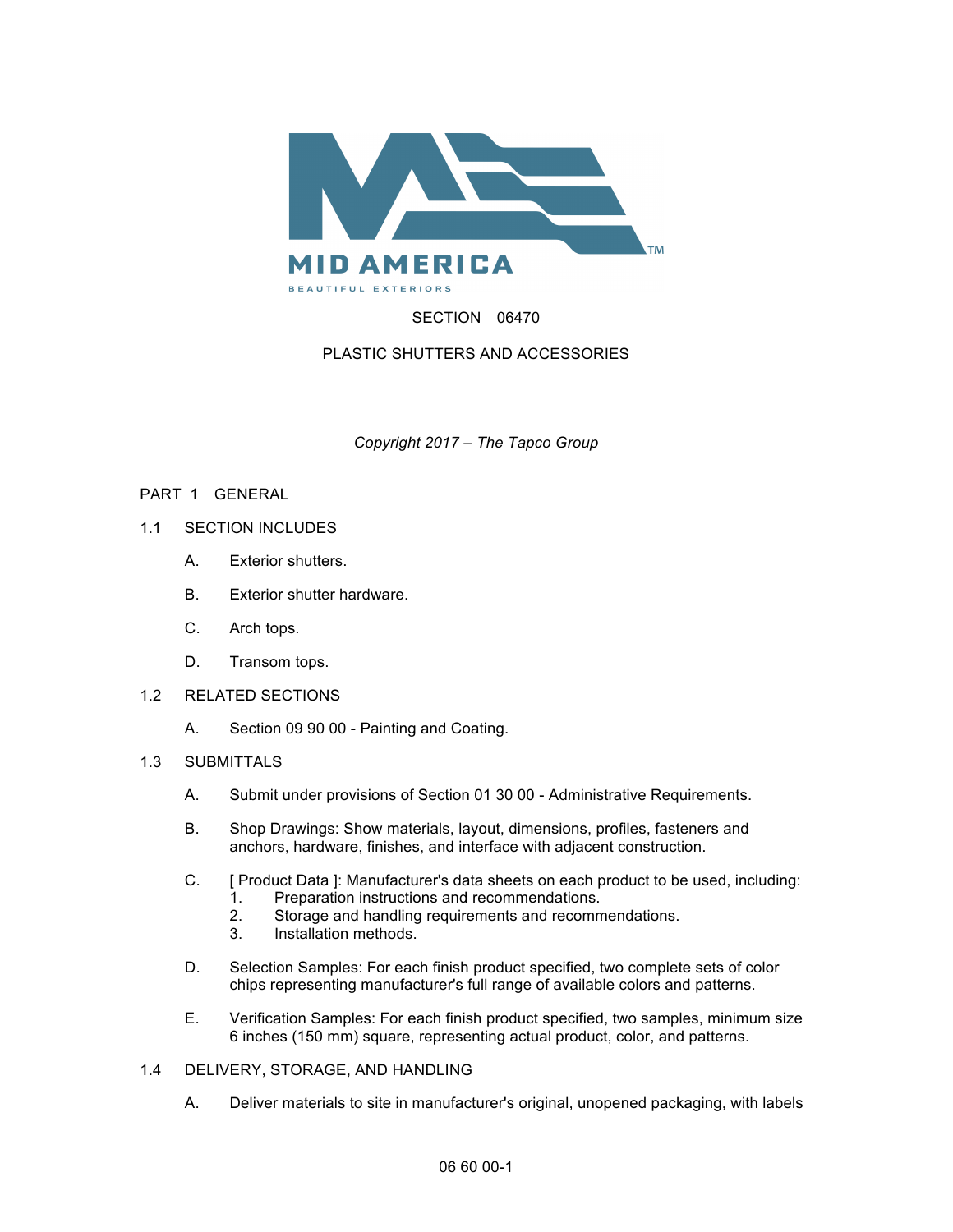clearly identifying product name and manufacturer.

- B. Store products in manufacturer's unopened packaging until ready for installation.
- C. Store materials in a clean, dry area in accordance with manufacturer's instructions.
- D. Protect materials during handling and installation to prevent damage.

#### 1.5 PROJECT CONDITIONS

A. Maintain environmental conditions (temperature, humidity, and ventilation) within limits recommended by manufacturer for optimum results. Do not install products under environmental conditions outside manufacturer's absolute limits.

#### 1.6 WARRANTY

A. Provide with a Limited Lifetime warranty against cracking, splitting or fading.

#### PART 2 PRODUCTS

#### 2.1 MANUFACTURERS

- A. Acceptable Manufacturer: Mid-America Siding Components The Tapco Group
- B. Substitutions: Not permitted.
- C. Requests for substitutions will be considered in accordance with provisions of Section 01 60 00 - Product Requirements.

## 2.2 SHUTTERS

- A. Standard Open Louver Shutters: Mid-America Cathedral Open Louver Shutters fabricated of maintenance-free, UV-stabilized polypropylene copolymer with molded-through color
	- 1. Width:
		- a. 12 inch (305 mm).
		- b. 14-1/2 inch (368 mm).
	- 2. Length:
		- a. 25 inch (635 mm).
		- b. 31 inch (787 mm).
		- c. 36 inch (914 mm).
		- d. 39 inch (991 mm).
		- e. 43 inch (1092 mm).
		- f. 48 inch (1219 mm).
		- g. 52 inch (1321 mm).
		- h. 55 inch (1397 mm).
		- i. 60 inch (1524 mm).
		- j. 64 inch (1626 mm).
		- k. 67 inch (1702 mm).
		- l. 72 inch (1829 mm).
		- m. 75 inch (1905 mm).
		- n. 80 inch (2032 mm).
	- 3. Colors:
		- a. 001 White.
		- b. 002 Black.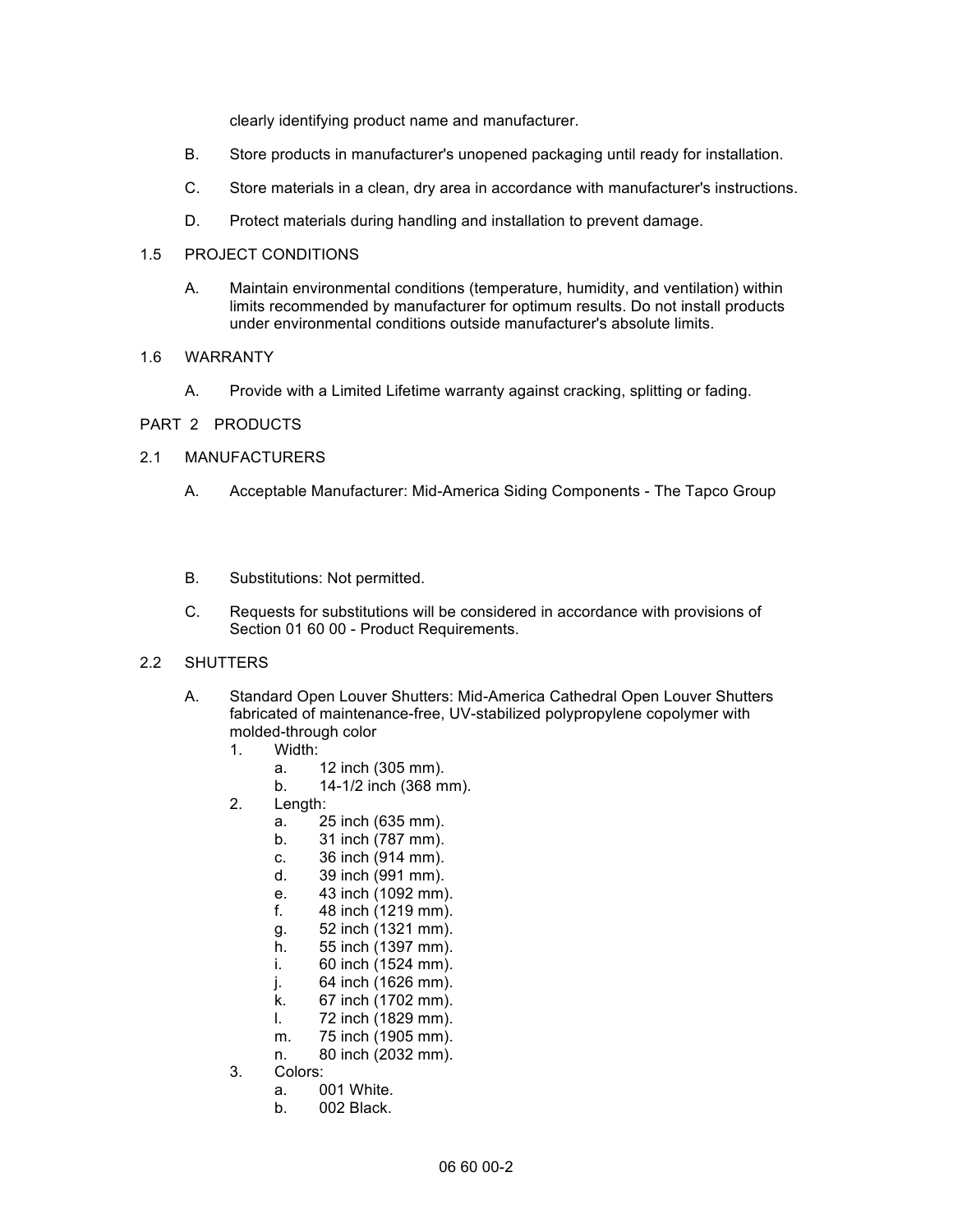- c. 004 Wedgewood Blue.
- d. 008 Clay.
- e. 009 Federal Brown.
- f. 010 Musket Brown.
- g. 018 Tuxedo Gray.
- h. 023 Wicker.
- i. 027 Burgundy Red.
- j. 028 Forest Green.
- k. 036 Classic Blue.
- l. 078 Wineberry.
- m. 117 Bright White.
- n. 122 Midnight Green.
- o. 166 Midnight Blue.
- p. 167 Bordeaux.
- q. 030 Paintable
- r..
- B. Standard Raised Panel Shutters: Mid-America Raised Panel Master Shutters fabricated of maintenance-free, UV-stabilized polypropylene copolymer with molded-through color
	- 1. Width:
		- a. 12 inch (305 mm).
		- b. 14-3/4 inch (374 mm).
	- 2. Length:
		- a. 31 inch (787 mm).
		- b. 35 inch (889 mm).
		- c. 39 inch (991 mm).
		- d. 43 inch (1092 mm).
		- e. 47 inch (1194 mm).
		- f. 51 inch (1295 mm).
		- g. 55 inch (1397 mm).
		- h. 59 inch (1499 mm).
		- i. 63 inch (1600 mm).
		- j. 67 inch (1702 mm).
		- k. 67 inch (1702 mm) Cottage Style.
		- l. 71 inch (1803 mm).
		- m. 75 inch (1905 mm).
		- n. 80 inch (2032 mm).
	- 3. Colors:
		- a. 001 White.
		- b. 002 Black.
		- c. 004 Wedgewood Blue.
		- d. 008 Clay.
		- e. 009 Federal Brown.
		- f. 010 Musket Brown.
		- g. 018 Tuxedo Gray.
		- h. 023 Wicker.
		- i. 027 Burgundy Red.
		- j. 028 Forest Green.
		- k. 036 Classic Blue.
		- l. 078 Wineberry.
		- m. 117 Bright White.
		- n. 122 Midnight Green.
		- o. 166 Midnight Blue.
		- p. 167 Bordeaux.
		- q. 030 Paintable.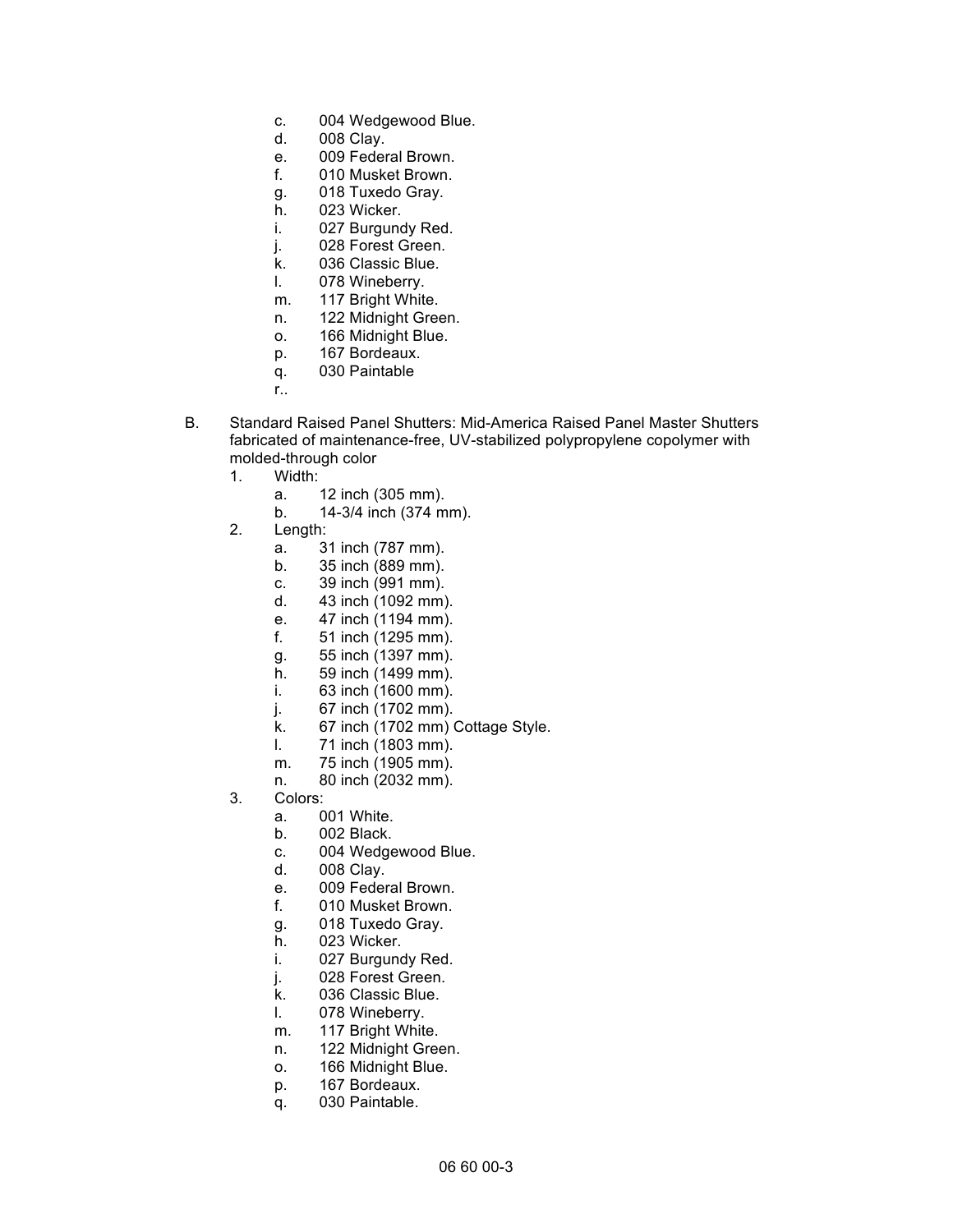- C. Standard Board-N-Batten Shutters: Mid-America Board-N-Batten Shutters fabricated of maintenance-free, UV-stabilized polypropylene copolymer with molded-through color.
	- 1. Width:
		- a. 12 inch (305 mm) three-board spaced.
		- b. 14 inch (356 mm) four-board joined.
		- c. 14 inch (356 mm) Four Board Joined with Arch Top
	- 2. Length:
		- a. 31 inch (787 mm).
		- b. 35 inch (889 mm).
		- c. 39 inch (991 mm).
		- d. 43 inch (1092 mm).
		- e. 45 inch (1143 mm) Four Board Joined with Arch Top only.
		- f. 47 inch (1194 mm).
		- g. 49 inch (1245 mm) Four Board Joined with Arch Top only.
		- h. 51 inch (1295 mm).
		- i. 53 inch (1346 mm) Four Board Joined with Arch Top only.
		- j. 55 inch (1397 mm).
		- k. 57 inch (1448 mm) Four Board Joined with Arch Top only.
		- l. 59 inch (1499 mm).
		- m. 61 inch (1549 mm) Four Board Joined with Arch Top only.
		- n. 63 inch (1600 mm).
		- o. 65 inch (1651 mm) Four Board Joined with Arch Top only.
		- p. 67 inch (1702 mm).
		- q. 69 inch (1753 mm) Four Board Joined with Arch Top only.
		- r. 71 inch (1803 mm).
		- s. 73 inch (1854 mm) Four Board Joined with Arch Top only.
		- t. 75 inch (1905 mm).
		- u. 77 inch (1956 mm) Four Board Joined with Arch Top only.
		- v. 80 inch (2032 mm).
		- w. 81 inch (2057 mm) Four Board Joined with Arch Top only.
		- x. 85 inch (2159 mm) Four Board Joined with Arch Top only.
		- y. 89 inch (2261 mm) Four Board Joined with Arch Top only.
		- $\overline{z}$ . 94 inch (2388 mm) Four Board Joined with Arch Top only.
	- 3. Colors:
		- a. 001 White.
		- b. 002 Black.
		- c. 004 Wedgewood Blue.
		- d. 008 Clay.
		- e. 009 Federal Brown.
		- f. 010 Musket Brown.
		- g. 018 Tuxedo Gray.
		- h. 023 Wicker.
		- i. 027 Burgundy Red.
		- j. 028 Forest Green.
		- k. 036 Classic Blue.
		- l. 078 Wineberry.
		- m. 117 Bright White.
		- n. 122 Midnight Green.
		- o. 166 Midnight Blue.
		- p. 167 Bordeaux.
		- q. 030 Paintable.
- D. Specialty Louver Shutters: Mid-America Specialty Louver Shutters fabricated of maintenance-free, UV-stabilized polypropylene copolymer with molded-through color
	- 1. Custom Styles: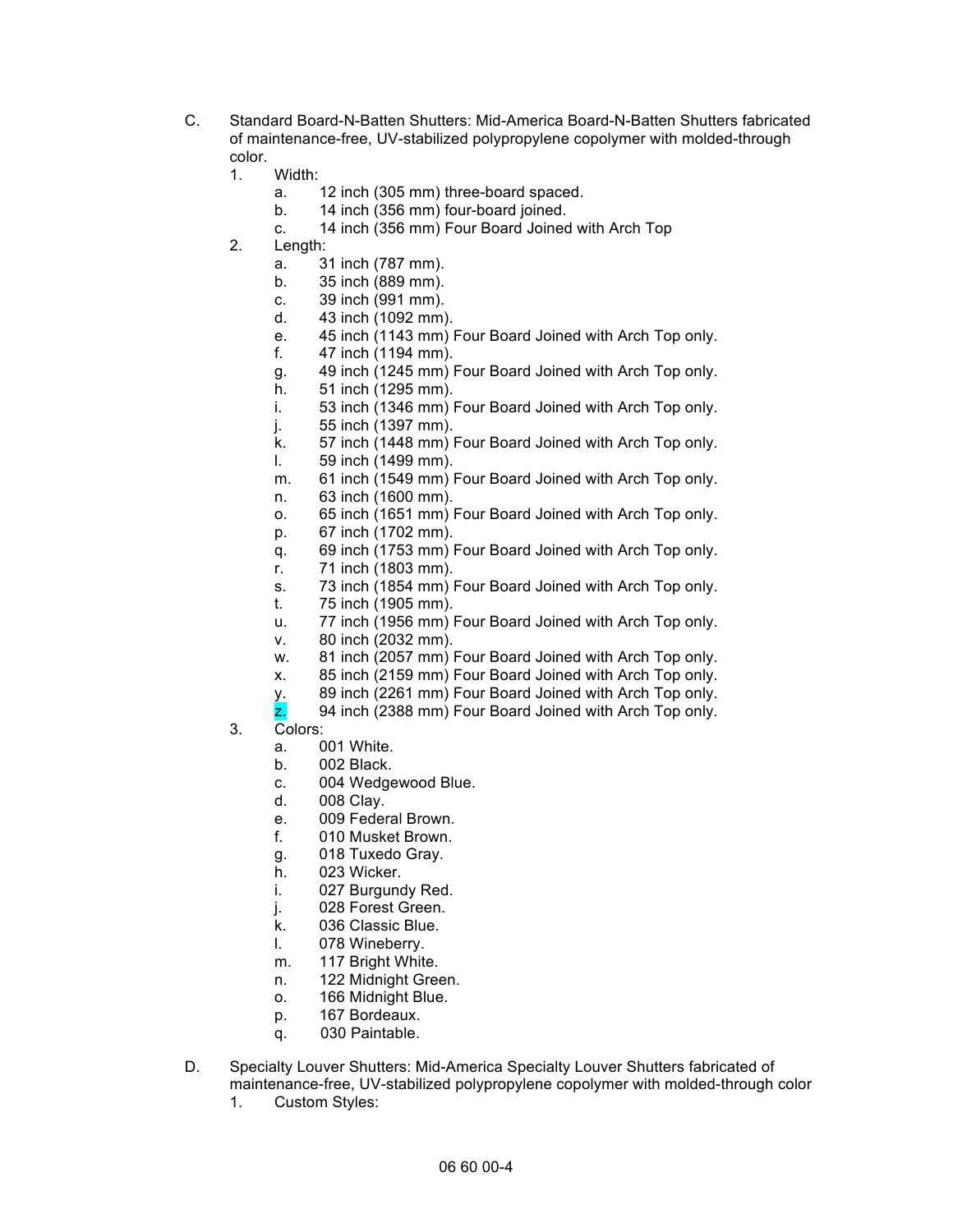- a. L1 Cathedral Top Center Mullion.
- b. L2 Straight Top Center Mullion.
- c. L3 Cathedral Top Offset Mullion.
- d. L4 Straight Top Offset Mullion.
- e. L5 Cathedral Top All Louver.
- f. L6 Straight Top All Louver.
- 2. Width:
	- a. 9-1/4 inch (235 mm).
	- b. 11 inch (279 mm).
	- c. 12 inch (305 mm).
	- d. 14-1/2 inch (368 mm).
	- e. 16-1/2 inch (419 mm).<br>f. 18 inch (457 mm).
	- 18 inch (457 mm).
	- g. L2: \_\_\_\_\_\_\_\_ inches (\_\_\_\_\_\_\_\_ mm).
	- h. L3: \_\_\_\_\_\_\_\_ inches (\_\_\_\_\_\_\_\_ mm).
	- i. L4: \_\_\_\_\_\_\_\_ inches (\_\_\_\_\_\_\_\_ mm).
	- j. L5: \_\_\_\_\_\_\_\_ inches (\_\_\_\_\_\_\_\_ mm).
	- k. L6: \_\_\_\_\_\_\_\_ inches (\_\_\_\_\_\_\_\_ mm).
- 3. Colors:
	- a. 001 White.
	- b. 002 Black.
	- c. 004 Wedgewood Blue.
	- d. 008 Clay.
	- e. 009 Federal Brown.
	- f. 010 Musket Brown.
	- g. 018 Tuxedo Gray.
	- h. 023 Wicker.
	- i. 027 Burgundy Red.
	- j. 028 Forest Green.
	- k. 036 Classic Blue.
	- l. 078 Wineberry.
	- m. 117 Bright White.
	- n. 122 Midnight Green.
	- o. 166 Midnight Blue.
	- p. 167 Bordeaux.
	- q. 030 Paintable
- E. Specialty Raised Panel Shutters: Mid-America Specialty Raised Panel Shutters fabricated of maintenance-free, UV-stabilized polypropylene copolymer with molded-through color
	- 1. Custom Styles:
		- a. P1, One Panel.
		- b. P2, 2 Panels Equal.
		- c. P3, 2 Panels Unequal.
		- d. P4, 3 Panels Equal.
		- e. P5, 3 Panels, Small Center.
		- f. P6, 3 Panels Small Top.
	- 2. Width:
		- a. 9-1/4 inch (235 mm).
		- b. 12 inch (305 mm).
		- c. 14-1/2 inch (368 mm).
		- d. 16-1/2 inch (419 mm).
		- e. 18 inch (457 mm).
	- 3. Length:
		- a. P1: \_\_\_\_\_\_\_\_ inches (\_\_\_\_\_\_\_\_ mm).
		- b. P2: \_\_\_\_\_\_\_\_ inches (\_\_\_\_\_\_\_\_ mm).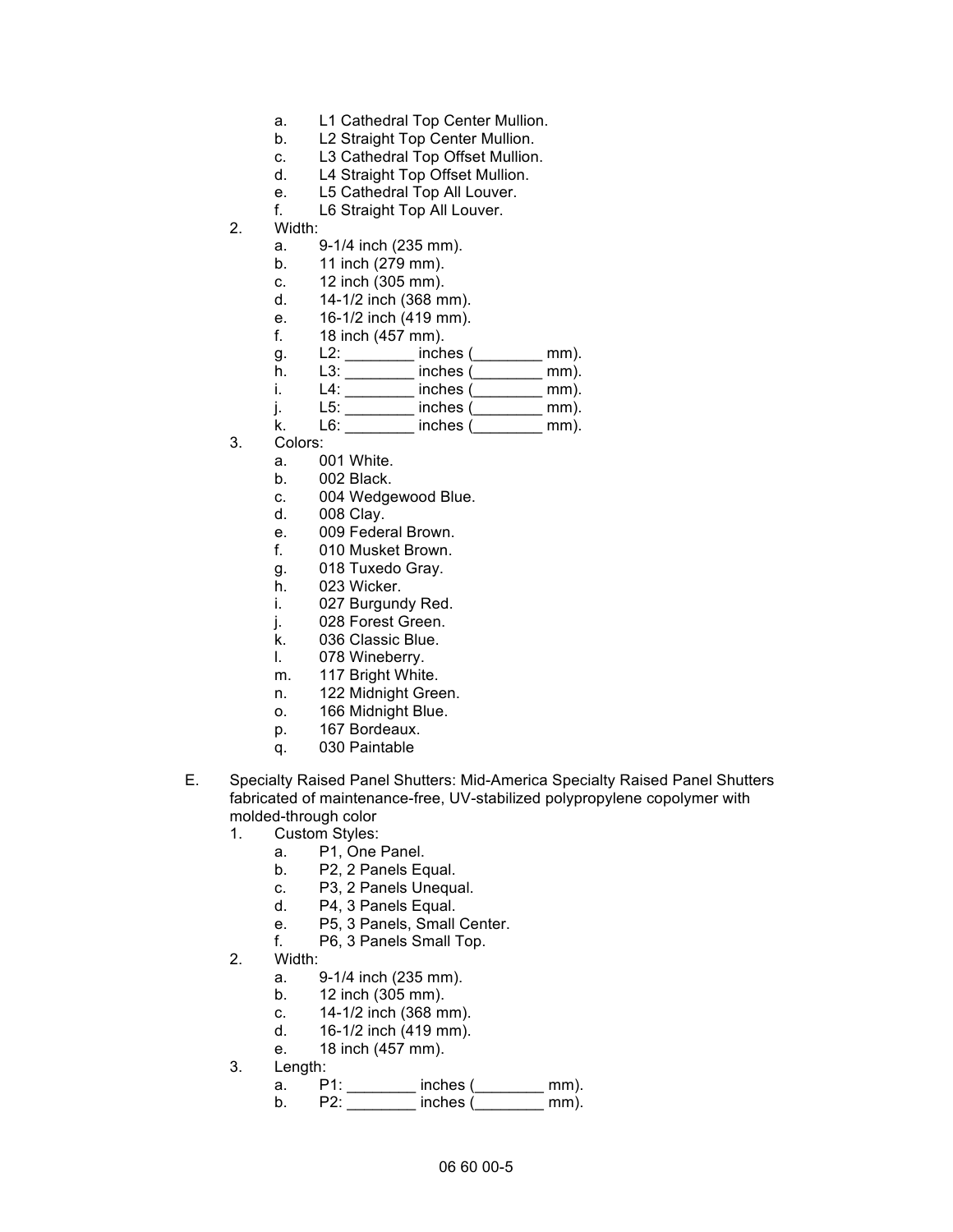| C. | P3: | inches ( | mm). |
|----|-----|----------|------|
| d  | P4: | inches ( | mm). |
| е. | P5: | inches ( | mm). |
|    |     |          |      |

- f. P6: inches ( mm).
- 4. Colors:
	- a. 001 White.
	- b. 002 Black.
	- c. 004 Wedgewood Blue.
	- d. 008 Clay.
	- e. 009 Federal Brown.
	- f. 010 Musket Brown.
	- g. 018 Tuxedo Gray.
	- h. 023 Wicker.
	- i. 027 Burgundy Red.
	- j. 028 Forest Green.
	- k. 036 Classic Blue.
	- l. 078 Wineberry.
	- m. 117 Bright White.
	- n. 122 Midnight Green.
	- o. 166 Midnight Blue.
	- p. 167 Bordeaux.
	- q. 030 Paintable.
- F. Specialty Louver-Panel Combination Shutters: Mid-America Specialty Louver-Panel Shutters fabricated of maintenance-free, UV-stabilized polypropylene copolymer with molded-through color
	- 1. Custom Styles:
		- a. LP1, Upper Louver/Lower Panel, Cathedral Top.
		- b. LP2, Upper Louver/Lower Panel, Straight Top.
	- 2. Width:
		- a. 9-1/4 inch (235 mm).
		- b. 12 inch (305 mm).
		- c. 14-1/2 inch (368 mm).
		- d. 16-1/2 inch (419 mm).
		- e. 18 inch (457 mm).
	- 3. Length:
		- $a.$  inches (  $mm)$ .
	- 4. Colors:
		- a. 001 White.
		- b. 002 Black.
		- c. 004 Wedgewood Blue.
		- d. 008 Clay.
		- e. 009 Federal Brown.
		- f. 010 Musket Brown.
		- g. 016 Light Gray.
		- h. 018 Tuxedo Gray.
		- i. 023 Wicker.
		- j. 027 Burgundy Red.
		- k. 028 Forest Green.
		- l. 036 Classic Blue.
		- m. 078 Wineberry.
		- n. 117 Bright White.
		- o. 122 Midnight Green.
		- p. 166 Midnight Blue.
		- q. 167 Bordeaux.
		- r. 030 Paintable.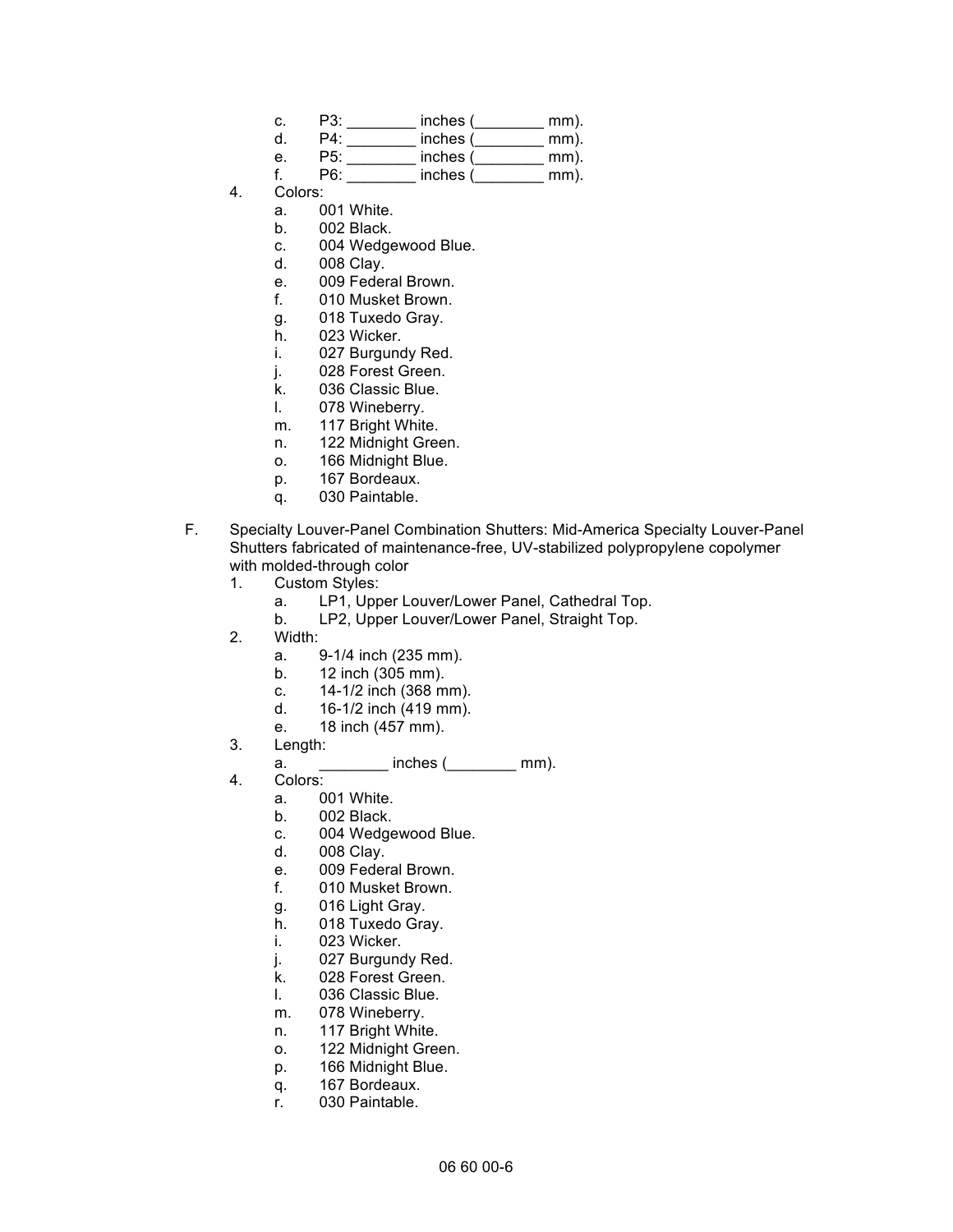- G. Specialty Board-N-Batten Shutters: Mid- Specialty Board-N-Batten Shutters fabricated of maintenance-free, UV-stabilized polypropylene copolymer with molded-through color
	- 1. Custom Styles:
		- a. Joined J2, 7 inch Two Board.
		- b. Joined J3, 10-1/2 inch Three Board.
		- c. Joined J4, 14 inch Four Board.
		- d. Joined J4-A, 14 inch Four Board Joined with Arch Top.
		- e. Joined J5, 17-1/2 inch Five Board.
		- f. Spaced S2, 7-3/4 inch Two Board.
		- g. Spaced S3, 12 inch Three Board.
		- h. Spaced S4, 16-1/2 inch Four Board.
		- i. Spaced S5, 20-1/2 inch Five Board.
	- 2. Width:
		- a. 7 inch (178 mm).
		- b. 10-1/2 inch (267 mm).
		- c. 14 inch (356 mm).
		- d. 14 inch (356 mm). Four Board Joined with Arch Top.
		- e. 17-1/2 inch (445 mm).
		- f. 7-3/4 inch (197 mm).
		- g. 12 inch (305 mm).
		- h. 16-1/2 inch (419 mm).
		- i. 20-1/2 inch (521 mm).
	- 3. Length:
		- a. \_\_\_\_\_\_\_\_\_\_ inches (\_\_\_\_\_\_\_ mm).
			- b. J4-A: \_\_\_\_\_\_\_\_ inches (\_\_\_\_\_\_\_\_ mm).
	- 4. Colors:
		- a. 001 White.
		- b. 002 Black.
		- c. 004 Wedgewood Blue.
		- d. 008 Clay.
		- e. 009 Federal Brown.
		- f. 010 Musket Brown.
		- g. 018 Tuxedo Gray.
		- h. 023 Wicker.
		- i. 027 Burgundy Red.
		- j. 028 Forest Green.
		- k. 036 Classic Blue.
		- l. 078 Wineberry.
		- m. 117 Bright White.
		- n. 122 Midnight Green.
		- o. 166 Midnight Blue.
		- p. 167 Bordeaux.
		- q. 030 Paintable.
- 2.3 Shutter Accessories
	- A. Quarter Round Arch Tops.:
		- 1. Styles Available:
			- a. Raised Panel, 14-3/4 inch (375 mm) in width.
			- b. Raised Panel, 12 inches (305 mm) in width.
			- c. Open Louver, 14-1/2 inches (368 mm) in width, by 17 inches (432 mm) in height.
			- d. Solid, 14-1/2 inches (368 mm) in width.
		- 2. Colors:
			- a. 001 White.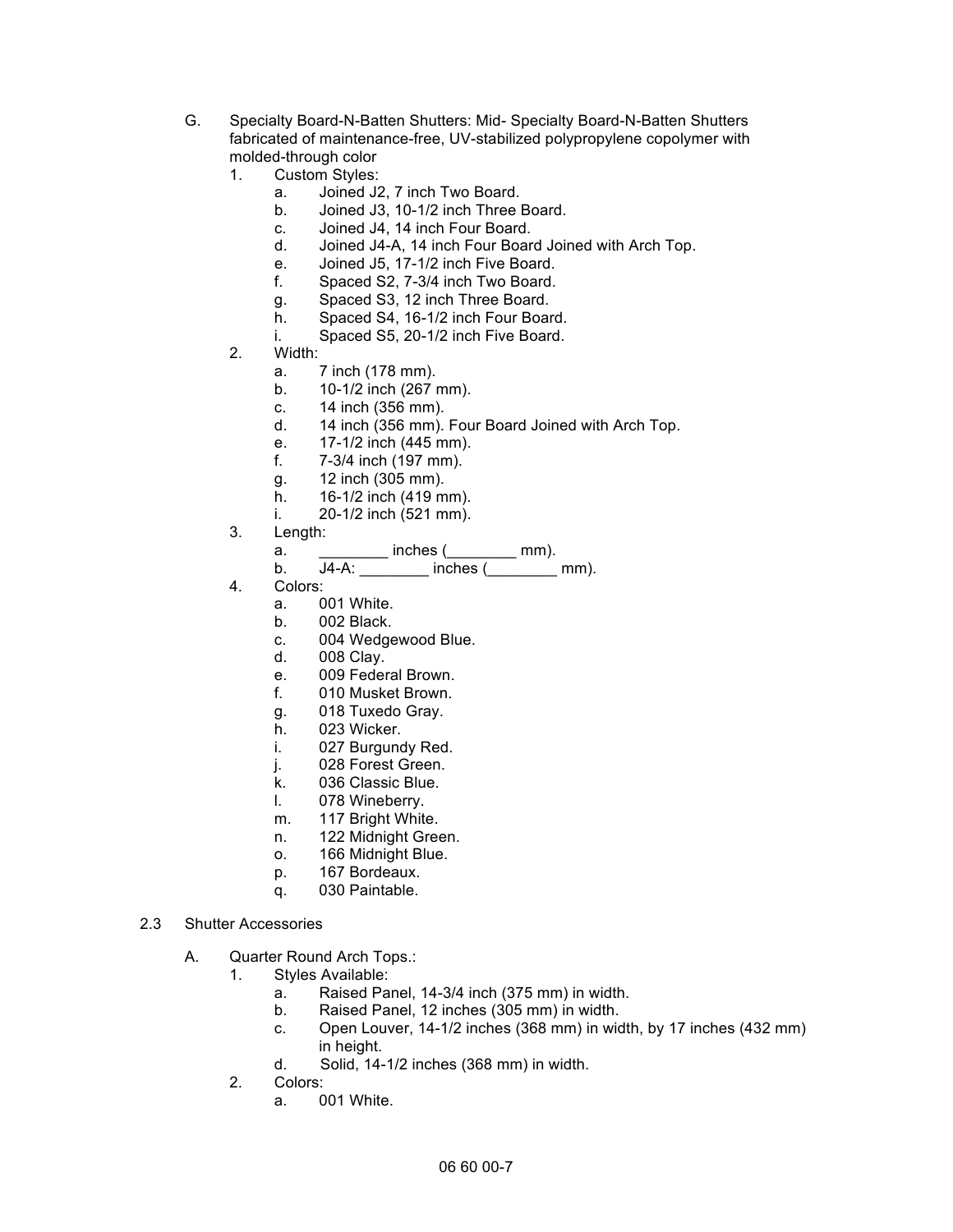- b. 002 Black.
- c. 004 Wedgewood Blue.
- d. 008 Clay.
- e. 009 Federal Brown.
- f. 010 Musket Brown.
- g. 018 Tuxedo Gray.
- h. 023 Wicker.
- i. 027 Burgundy Red.
- j. 028 Forest Green.
- k. 036 Classic Blue.
- l. 078 Wineberry.
- m. 117 Bright White.
- n. 122 Midnight Green.
- o. 166 Midnight Blue.
- p. 167 Bordeaux.
- q. 030 Paintable.
- B. Transom Top Add-On.:
	- 1. Styles Available:
		- a. Raised Panel, 14-3/4 inches (375 mm) in width, by 11-3/4 inch (298 mm) high.
	- 2. Colors:
		- a. 001 White.
		- b. 002 Black.
		- c. 004 Wedgewood Blue.
		- d. 008 Clay.
		- e. 009 Federal Brown.
		- f. 010 Musket Brown.
		- g. 018 Tuxedo Gray.
		- h. 023 Wicker.
		- i. 027 Burgundy Red.
		- j. 028 Forest Green.
		- k. 036 Classic Blue.
		- l. 078 Wineberry.
		- m. 117 Bright White.
		- n. 122 Midnight Green.
		- o. 166 Midnight Blue.
		- p. 167 Bordeaux.
		- q. 030 Paintable.
- C. Elliptical Add-On:
	- 1. Styles Available:
		- a. Raised Panel, 14-3/4 inches (375 mm) in width, by 6 inches (152 mm) in height.
	- 2. Colors:
		- a. 001 White.
		- b. 002 Black.
		- c. 004 Wedgewood Blue.
		- d. 008 Clay.
		- e. 009 Federal Brown.
		- f. 010 Musket Brown.
		- g. 018 Tuxedo Gray.
		- h. 023 Wicker.
		- i. 027 Burgundy Red.
		- j. 028 Forest Green.
		- k. 036 Classic Blue.